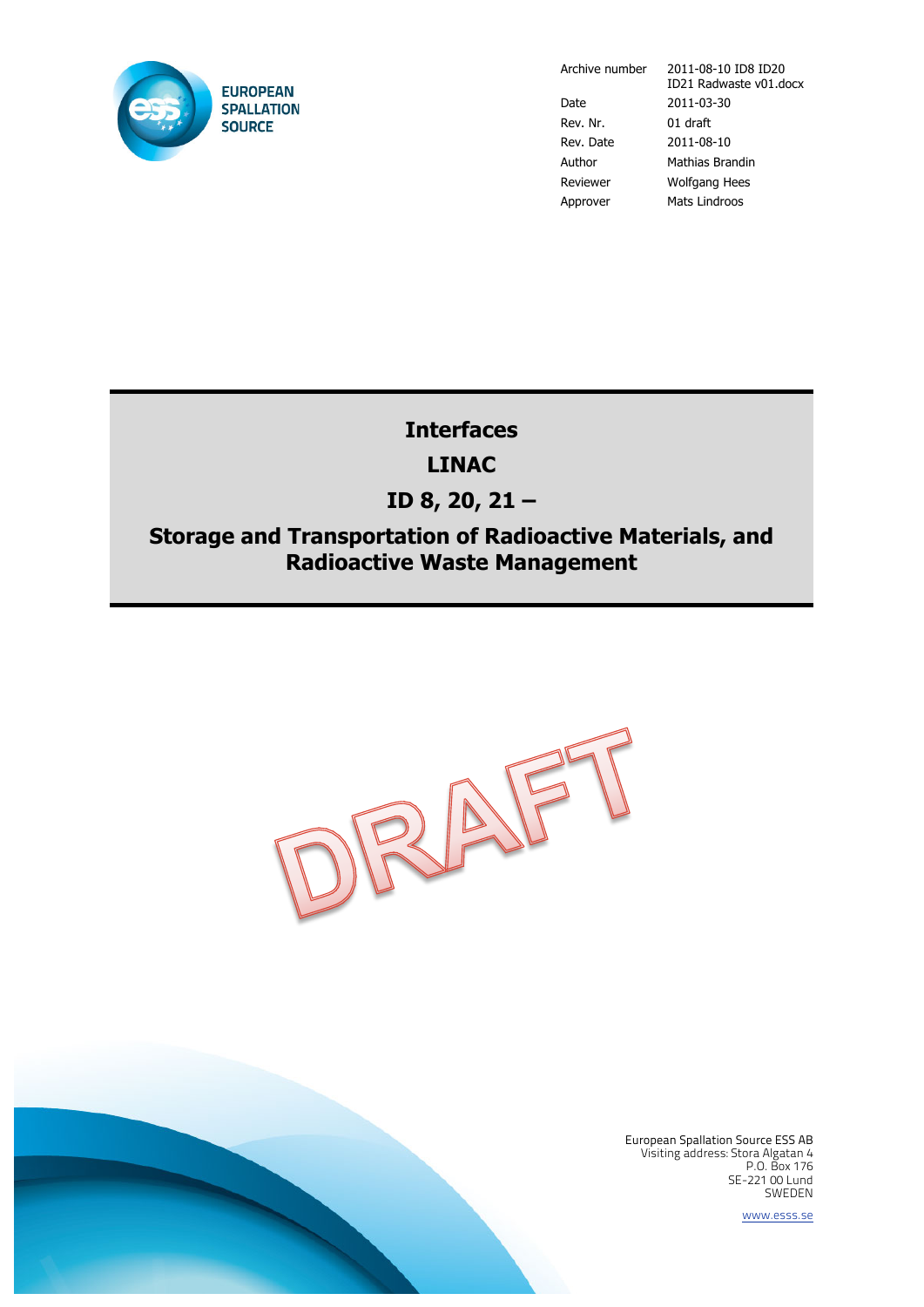

Archive number 2011-08-10 ID8 ID20 ID21 Radwaste v01.docx Date 2011-03-30 Rev. Nr. 01 draft Rev. Date 2011-08-10 Author Mathias Brandin Reviewer Wolfgang Hees Approver Mats Lindroos

### **SUMMARY**

This document deals with radioactive waste management, generation, storage, and transportation from the accelerator division point of view.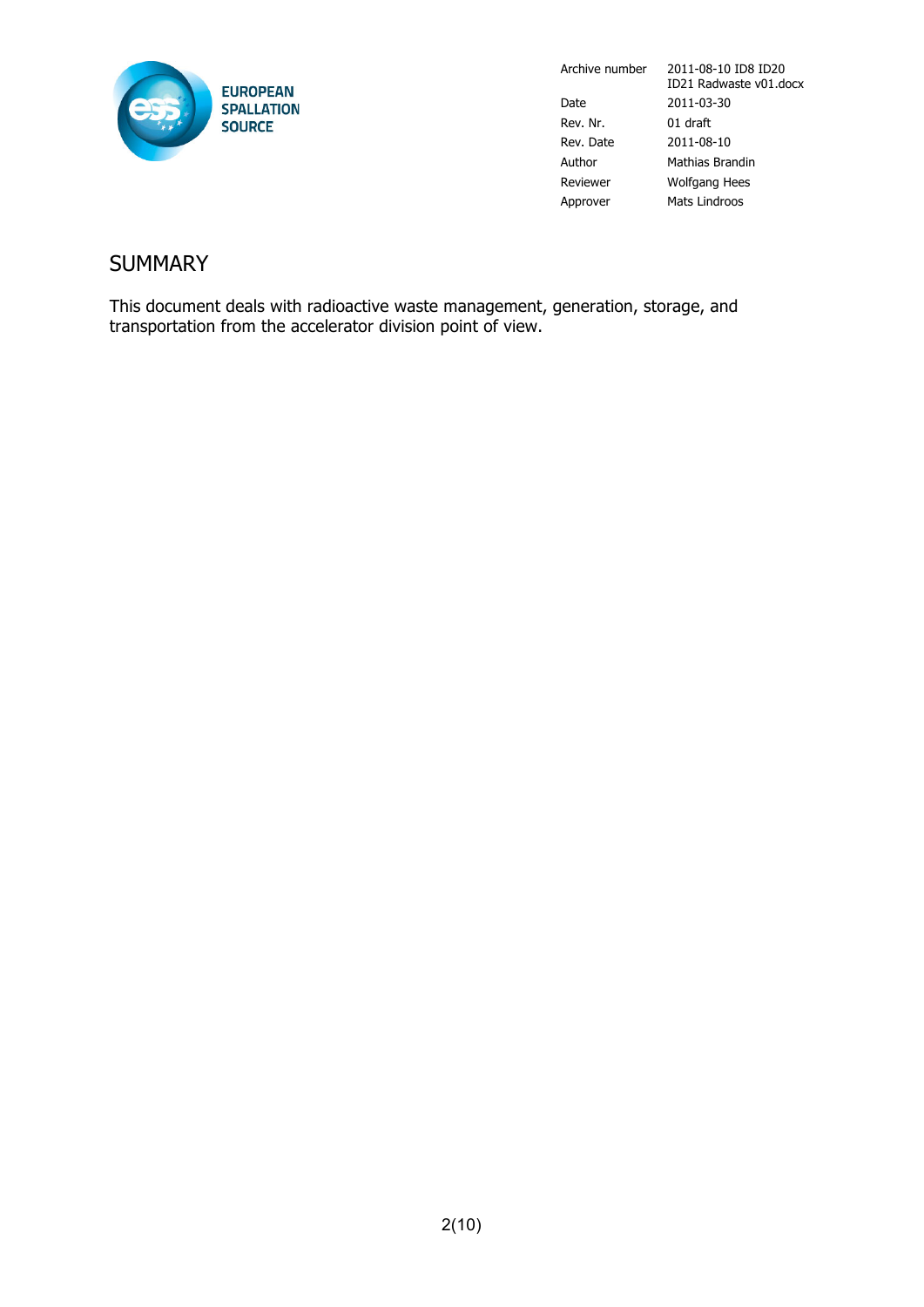

Archive number

|           | 11)21            |
|-----------|------------------|
| Date      | $2011 -$         |
| Rev. Nr.  | 01 <sub>dr</sub> |
| Rev. Date | 2011             |
| Author    | Mathi            |
| Reviewer  | Wolfo            |
| Approver  | Mats             |

#### 2011-08-10 ID8 ID20 ID21 Radwaste v01.docx  $-03-30$ raft  $-08-10$ ias Brandin gang Hees Lindroos

# **TABLE OF CONTENTS**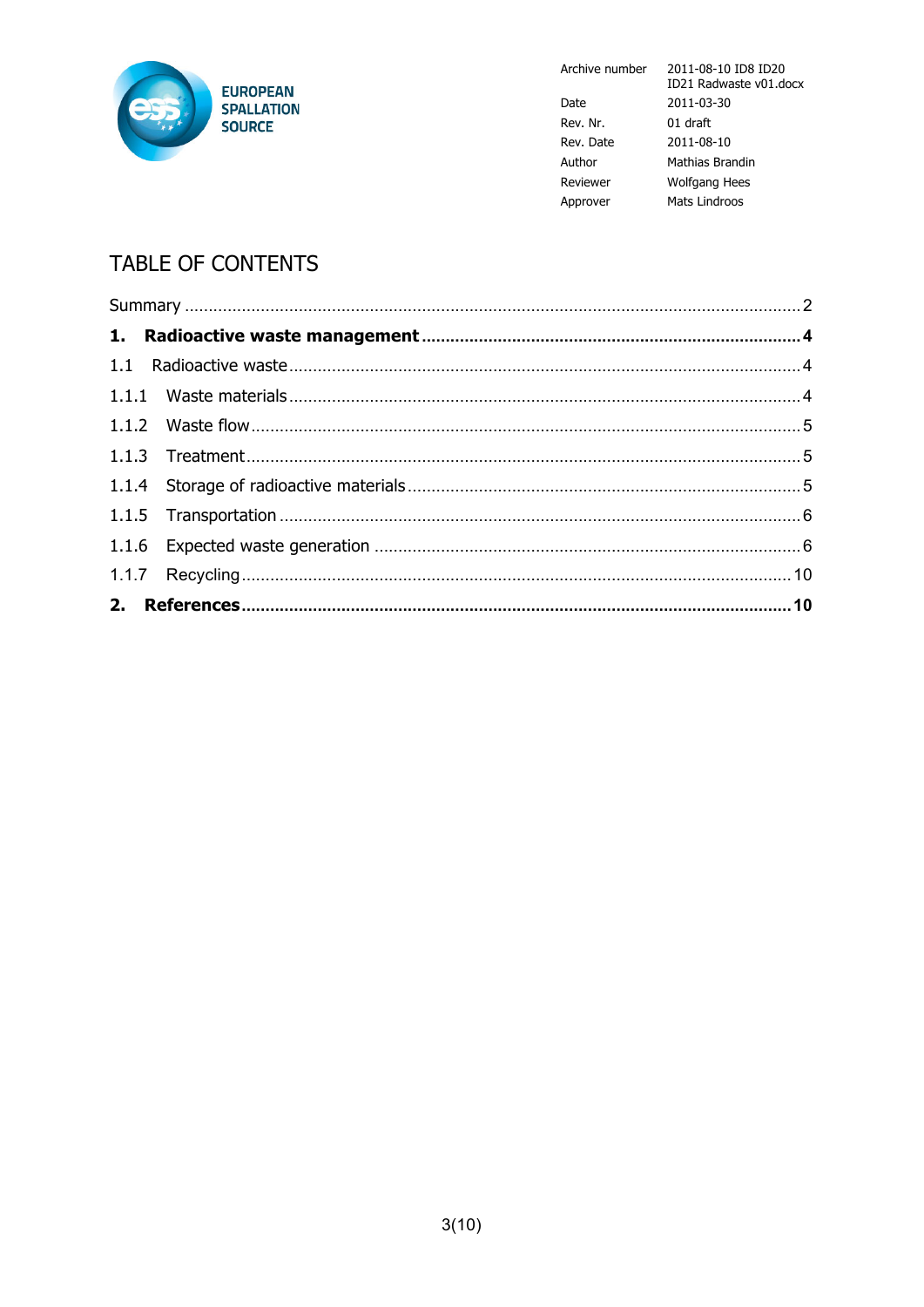

Archive number 2011-08-10 ID8 ID20

ID21 Radwaste v01.docx Date 2011-03-30 Rev. Nr. 01 draft Rev. Date 2011-08-10 Author Mathias Brandin Reviewer Wolfgang Hees Approver Mats Lindroos

# **1. RADIOACTIVE WASTE MANAGEMENT**

Materials removed from the accelerator area will be considered radioactive until proven otherwise. No waste shall be disposed of or recycled without proper examination. The activation levels of a piece of equipment can vary over a wide range, depending on its location in the tunnel, its constituent materials and the exposure time.

As shown in the preliminary radiation protection study [1], metal pieces (magnets, beam pipe, etc) close to the beam at the high-energy end of the accelerator could give off dose rates in excess of 10  $\mu$ Sv/h at one metre distance for almost six months after shutdown. Such pieces cannot be safely handled or stored without precautions, regardless if they are waste or meant for reparation. Time spent working in environments with that high dose rates should be controlled, to keep the accumulated dose below 20 mSv/year.

### **1.1 Radioactive waste**

All solid materials or contained liquids or gases being removed from the accelerator tunnel after some time of operation are considered waste and should be disposed of unless there is a reasonable chance that they will be re-used.

Releases of radioactive liquids and gases are treated in another document (ID 24).

#### **1.1.1 Waste materials**

At SNS the largest portion of the generated waste from the accelerator are bottles of ion exchange resins that are exchanged regularly. As ESS will have a significantly lower demand on cooling water without the accumulator ring and without warm quadrupoles (no watercooling in the accelerator prior to the HEBT), there will be less need for the ion exchange resin bottles. Additionally, one could expect some flanges, pieces of beam pipe, magnets, cavities, tools, electronics, and possibly plastic hoses (if any cooling circuits will not be pipebased) to be replaced from time to time. Rags, wipes, and protective equipment are examples of consumables that will be wasted after one or a few uses. A rough estimate of expected wastes is given in **Table 1**.

| <b>DESCRIPTION</b>  | <b>AMOUNT</b>              | <b>TYPE</b> |
|---------------------|----------------------------|-------------|
| Ion exchange resins | $\sim$ 10 bottles/year     | <b>LLW</b>  |
| <b>PPE</b>          | $\sim$ 250 l/year          | <b>LLW</b>  |
| Solid debris        | $\sim 1 \text{ m}^3$ /year | LLW/mixed   |

**Table 1:** Expected wastes from the accelerator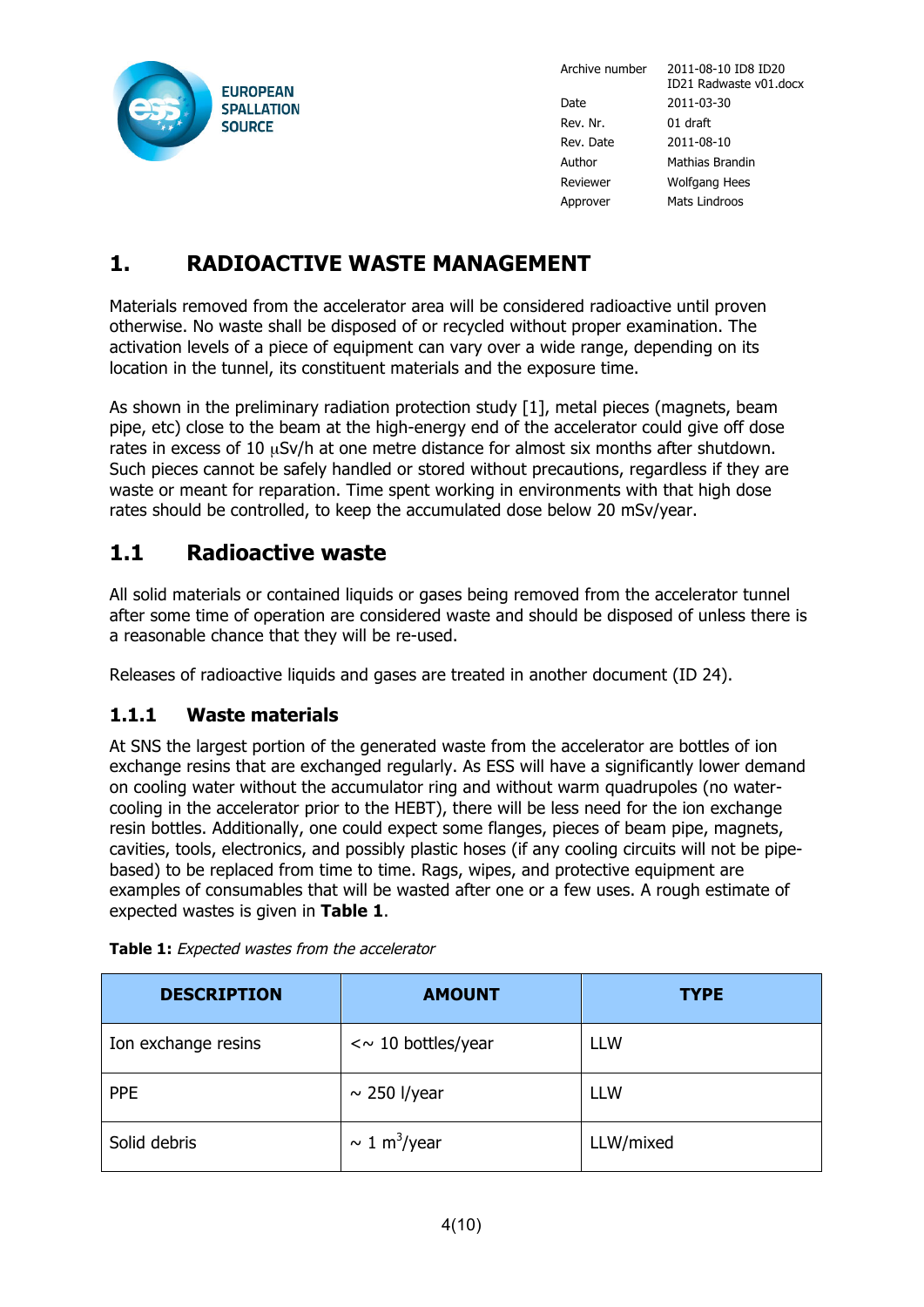

Archive number 2011-08-10 ID8 ID20 ID21 Radwaste v01.docx Date 2011-03-30 Rev. Nr. 01 draft Rev. Date 2011-08-10 Author Mathias Brandin Reviewer Wolfgang Hees Approver Mats Lindroos

#### **1.1.2 Waste flow**

All materials removed from the accelerator tunnel must be treated as radioactive, and should be handled with caution. Good practice would be to have a shielded waste treatment area in direct connection with the accelerator tunnel, where waste could be surveyed, sorted and treated before transportation to other storage locations. The ion source, while emitting prompt x-ray radiation, should not contribute any activated waste.

Some low level waste could possibly be deposited in communal waste processing plants, given that it can be packaged according to the rules set by the Swedish Radiation Authority (SSM) [2]. According to those rules a facility is allowed to deposit a total of 10 ALI<sub>min</sub> (Annual Limit on Intake) per month, with a maximum of 1 ALI<sub>min</sub> per container and less than 5  $\mu$ Gy/h dose from the surface. Another possibility for low-level waste is shipping to external caretakers (e.g. Studsvik Nuclear AB [3]), who are specialised in radioactive waste treatment. They can incinerate or melt waste for maximum space saving and recycling and the remains might be deposited in their repositories.

#### **1.1.3 Treatment**

In order to save space the waste can be volume decreased (cut and/or compressed) and packaged in the local treatment area prior to being put in storage or shipped offsite, as far as this can be safely done. With proper remote handling capability most waste could be taken care of. However, waste that shows too high radiation levels needs to be stored for some time so that the radiation can decay to acceptable limits even before being treated. A waste management plan for ESS will eventually be established.

#### **1.1.4 Storage of radioactive materials**

Since both accelerator and target will generate radioactive waste, there are several options as to how the waste can be stored on site.

There could be a common waste facility, accessible from both target building and accelerator tunnel in a separate building where all radioactive waste can be taken with no need for outside transport. An entrance from the outside facilitates accessibility for transportation offsite. A drawback of this solution would be that there would have to be an entrance to the high-energy part of the tunnel and that all materials would have to be taken through this part, resulting in unnecessary exposure to personnel.

Another solution could be to have separate storage areas for accelerator and target, located close to the entrance of each respective facility. The drawbacks are increased cost and use of space.

Thirdly, there could be a common storage and treatment facility not accessible from one or both of the target building and accelerator tunnel. This then requires outdoor transportation of radioactive waste which, in turn, requires special precautions. Furthermore, a small area for transport preparation is necessary close to the entrance to whichever facility is not in contact with the storage.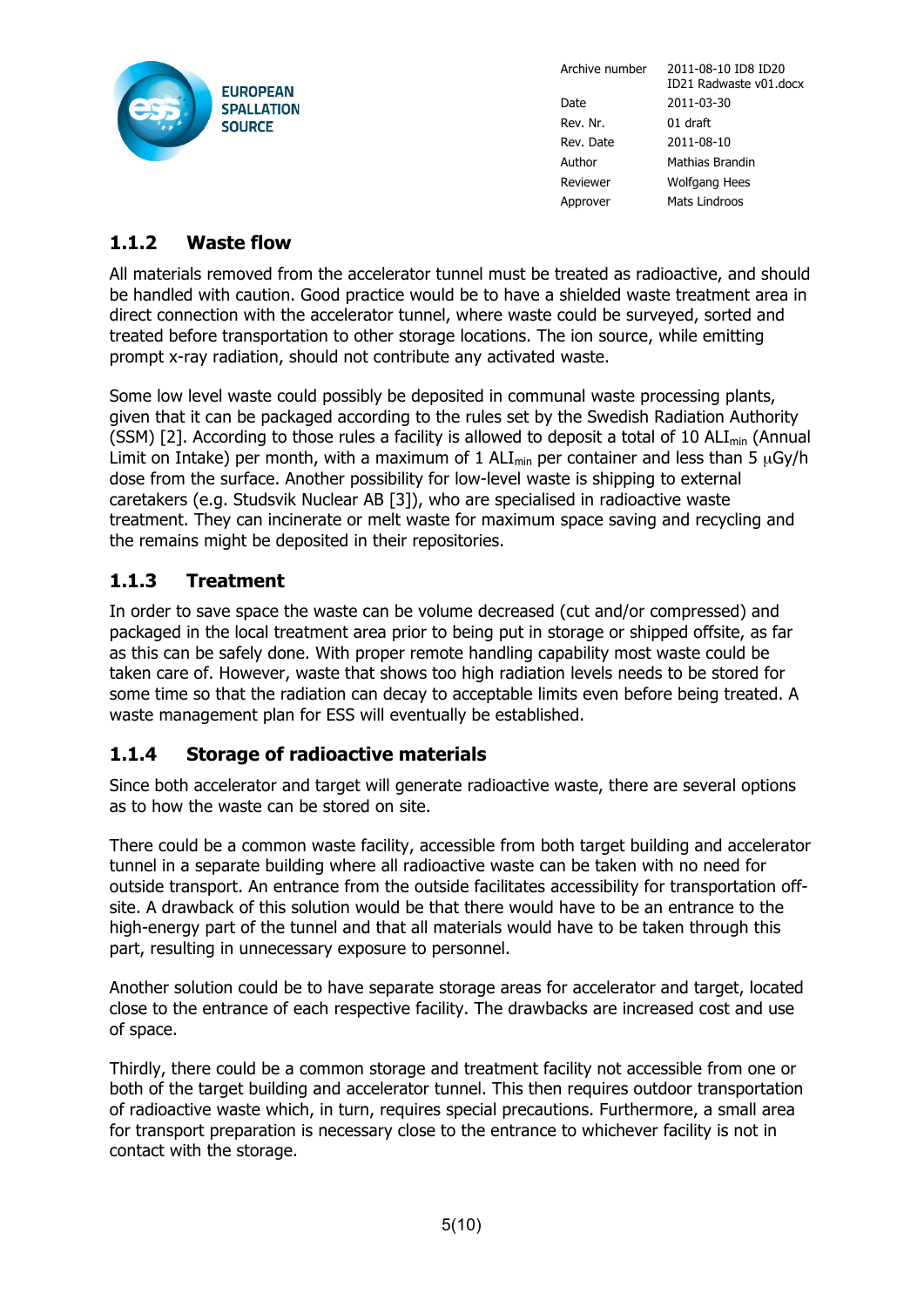

Archive number 2011-08-10 ID8 ID20 ID21 Radwaste v01.docx Date 2011-03-30 Rev. Nr. 01 draft Rev. Date 2011-08-10 Author Mathias Brandin Reviewer Wolfgang Hees Approver Mats Lindroos

Duration of the storage is another variable to be considered. There are several options for the storage building concept, depending on how long the radioactive waste remains on site.

Option one: mid-term storage on site, where activated waste could be kept for several years - up to a few decades - would give time for radioactivity to decay. This will allow to use less stringent handling procedures when shipping the waste off-site. Part of the waste might even be released for unmonitored handling. This would leave less waste to be send for final long-term deposit.

Option two: getting rid of as much waste as possible as fast as possible to minimise the need of on-site storage. This would necessitate handling and shipping of waste with higher activation levels with the associated cost and risk.

In any case, waste storage buildings must be limited access areas. They must be made of concrete and should be located underground for radiation protection.

Studies need to be performed to determine the extent of shielding necessary.

Long-term storage on site is undesired. Negotiations for deposition of long-lived waste in the nuclear power industries (SKB) midrange depositories could be an option, if there's any space available in those.

#### **1.1.5 Transportation**

Any and all transportation of radioactive waste or materials must follow regulations and strict protocol to protect both personnel and the general public. Proper packaging must be used, so that the radiation from the outer surface stays below the applicable limits. This makes onsite transportation to a stand-alone building quite cumbersome, particularly if the site were open to the public and the strictest limits were to apply.

#### **1.1.6 Expected waste generation**

A rough estimate of the amount of waste generated from the facility can be done by drawing on experience at SNS. ESS should not generate significantly more waste, but will likely produce waste with higher activation. A list of all radioactive waste generated at SNS is given in Table 2.

| <b>Date</b> | Container<br><b>Type</b> | Haz, LLW<br>or Mixed | <b>Waste Description</b>                                        | <b>Status</b>                                        |
|-------------|--------------------------|----------------------|-----------------------------------------------------------------|------------------------------------------------------|
| 12/17/09    | $B-25$<br>(96 CF)        | Mixed                | Low Mercury - Mixed waste<br>contaminated debris (D009)         | Shipped by LWS                                       |
| 12/18/09    | $B-25$                   | <b>LLW</b>           | Standard sized debris - Metal,<br>plexiglass from target wastes | 2109 Complete.<br>Submitted to<br>WA. LWS will Ship. |
| 9/22/08     | 55<br><b>GALLON</b>      | <b>LLW</b>           | View screen, wiring, and<br>miscellaneous solid                 | Shipped by ES                                        |

Table 2: List of rad waste generated as SNS. (A B-25 container is 96 ft<sup>3</sup>  $\approx$  2.72 m<sup>3</sup>.)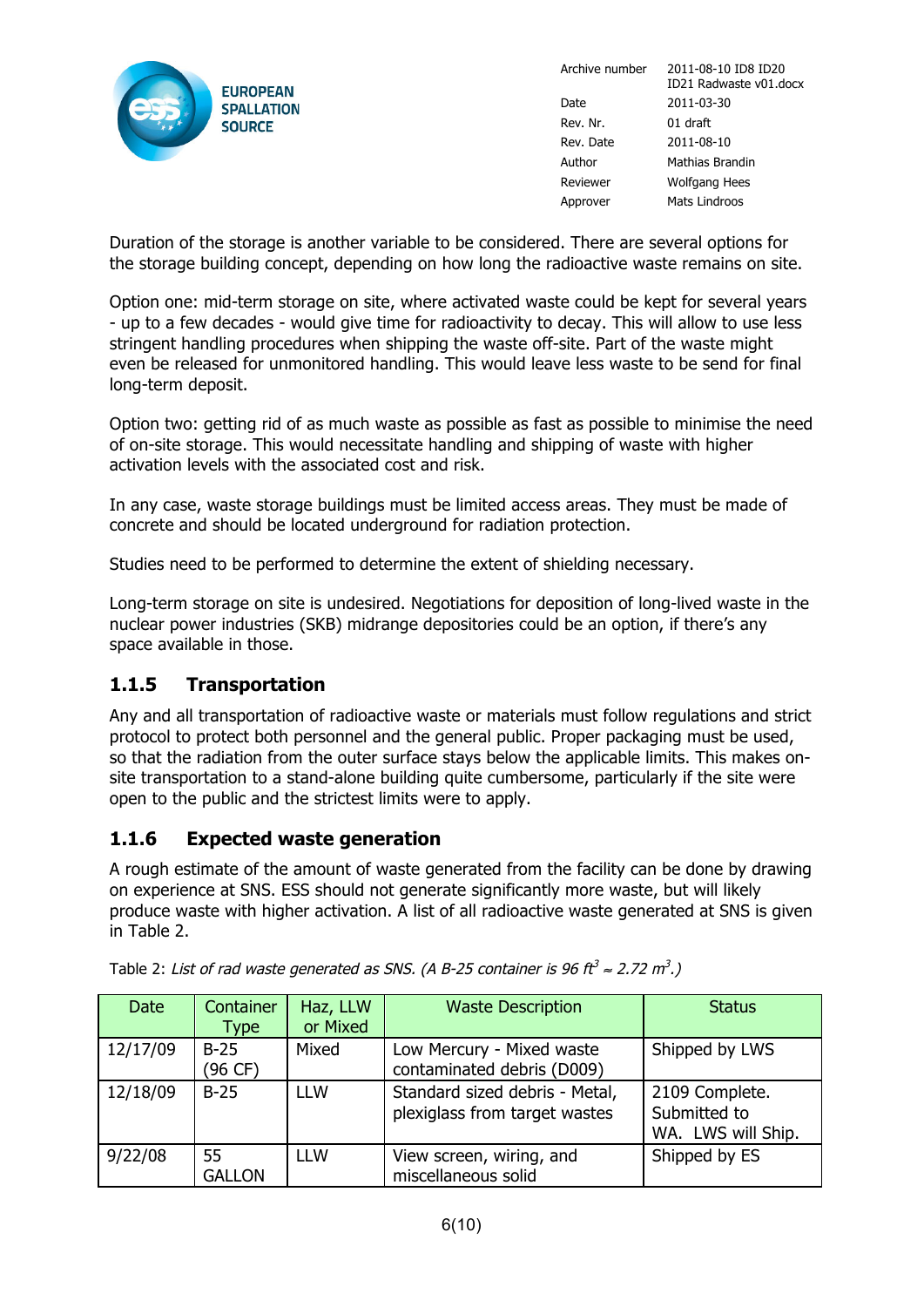

Date 2011-03-30 Rev. Nr. 01 draft Rev. Date 2011-08-10 Reviewer Wolfgang Hees

Archive number 2011-08-10 ID8 ID20 ID21 Radwaste v01.docx Author Mathias Brandin Approver Mats Lindroos

| <b>Date</b> | Container<br><b>Type</b>           | Haz, LLW<br>or Mixed | <b>Waste Description</b>                                                                                                                                                                                                                                    | <b>Status</b>                                                                                                                |
|-------------|------------------------------------|----------------------|-------------------------------------------------------------------------------------------------------------------------------------------------------------------------------------------------------------------------------------------------------------|------------------------------------------------------------------------------------------------------------------------------|
|             | <b>DRUM</b>                        |                      | items. Items consist of<br>aluminum, carbon steel, plastic,<br>and copper.                                                                                                                                                                                  |                                                                                                                              |
| 9/22/08     | 30<br><b>GALLON</b><br><b>DRUM</b> | <b>LLW</b>           | Cable spreader tool, made of<br>carbon steel and plastic                                                                                                                                                                                                    | Shipped by ES                                                                                                                |
| 9/22/08     | 55<br><b>GALLON</b><br><b>DRUM</b> | <b>LLW</b>           | Stainless steal parts, carbon<br>steel parts, and PPE associated<br>with the water system.                                                                                                                                                                  | Shipped by ES                                                                                                                |
| 9/22/08     | 55<br><b>GALLON</b><br><b>DRUM</b> | <b>LLW</b>           | Stainless steal parts, carbon<br>steel parts, and PPE associated<br>with the water system.                                                                                                                                                                  | Shipped by ES                                                                                                                |
| 9/22/08     | 55<br><b>GALLON</b><br><b>DRUM</b> | <b>LLW</b>           | PPE associated with the water<br>system.                                                                                                                                                                                                                    | 2109 Complete.<br><b>Isotopes Exceed</b><br>Profile limit. Revised<br>Profile needed.<br>Trotter working w/ES<br>on profile. |
| 9/22/08     | 55<br><b>GALLON</b><br><b>DRUM</b> | <b>LLW</b>           | PPE associated with the water<br>system and mercury system (no<br>mercury is present).                                                                                                                                                                      | Shipped by ES                                                                                                                |
| 9/22/08     | 55<br><b>GALLON</b><br><b>DRUM</b> | <b>LLW</b>           | Stainless steal parts, carbon<br>steel parts, and PPE (>90%)<br>associated with the water<br>system.                                                                                                                                                        | Shipped by ES                                                                                                                |
| 9/22/08     | 55<br><b>GALLON</b><br><b>DRUM</b> | <b>LLW</b>           | 3 empty mercury catch - pots,<br>constructed of stainless<br>steel. Once held liquid elemental<br>mercury. No visible mercury is<br>present on the exterior of the<br>pots. Meets the definition of a<br>"RCRA Empty" container per 40<br>CFR 261.7 (b)(1). | Shipped by ES                                                                                                                |
| 9/22/08     | 55<br><b>GALLON</b><br><b>DRUM</b> | <b>LLW</b>           | PPE and a moisture sensor<br>associated with the water<br>system.                                                                                                                                                                                           | Shipped by ES                                                                                                                |
| 7/9/09      | 55<br><b>GALLON</b><br><b>DRUM</b> | Mixed                | Four plastic bags of mercury<br>contaminated PPE from<br>cleaning activated mercury<br>targets from LANL.                                                                                                                                                   | Shipped by LWS                                                                                                               |
| 7/9/09      | 55<br><b>GALLON</b>                | Mixed                | Four plastic bags of mercury<br>contaminated PPE from                                                                                                                                                                                                       | Shipped by LWS                                                                                                               |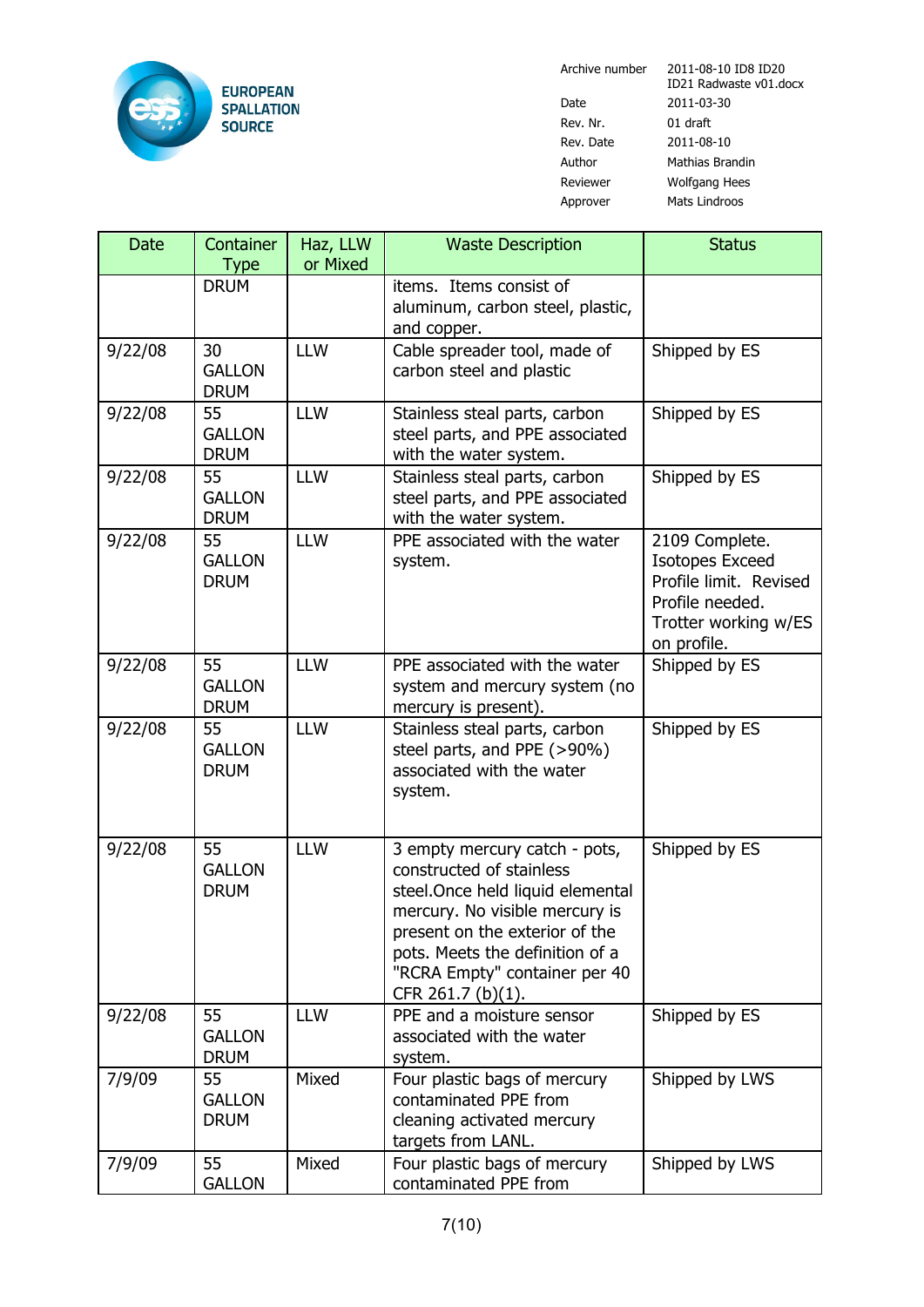

Date 2011-03-30 Rev. Nr. 01 draft Rev. Date 2011-08-10 Author Mathias Brandin Reviewer Wolfgang Hees

Archive number 2011-08-10 ID8 ID20 ID21 Radwaste v01.docx Approver Mats Lindroos

| <b>Date</b> | Container<br><b>Type</b>                      | Haz, LLW<br>or Mixed | <b>Waste Description</b>                                                                                                                                                                                                                                 | <b>Status</b>                                                            |
|-------------|-----------------------------------------------|----------------------|----------------------------------------------------------------------------------------------------------------------------------------------------------------------------------------------------------------------------------------------------------|--------------------------------------------------------------------------|
|             | <b>DRUM</b>                                   |                      | cleaning activated mercury<br>targets from LANL.                                                                                                                                                                                                         |                                                                          |
| 4/9/09      | 16.5<br>Gallon<br>Drum                        | Mixed                | 8 smoke detectors in a plastic<br>bag.Each smoke detector<br>contains a 1 uCi Am-241 source<br>(8 uCi total). Contains solder.                                                                                                                           | Shipped by LWS                                                           |
| 3/25/09     | 2.5 Gallon<br><b>Bucket</b>                   | Mixed                | Spent acetone (~50%) and<br>toluene ( $\sim$ 50%) used as a<br>solvent, 100% before<br>use. Contains trace tritium and<br>C14 from neutron activation.                                                                                                   | Shipped by LWS                                                           |
| 3/25/09     | 2.5 Gallon<br><b>Bucket</b>                   | <b>LLW</b>           | Water ( $\sim$ 50%) with<br>Perflourohexane (~50%) and<br>Purfluorethane (trace). RPK-01.<br>Contains trace tritium and C14<br>from neutron activation.                                                                                                  | Shipped by LWS                                                           |
| 2/12/10     | Target<br>Liner in a<br><b>TN-RAM</b><br>Cask | <b>LLW</b>           | 1st Target Module from the<br><b>SNS</b>                                                                                                                                                                                                                 | Shipped by ES                                                            |
| 4/23/10     | $B-25$                                        | <b>LLW</b>           | LINAC Resin Bottles - 12 large<br>bottles and 4 small bottles.                                                                                                                                                                                           | Shipped by ES                                                            |
| 4/23/10     | $B-25$                                        | <b>LLW</b>           | LINAC Resin Bottles - 13 large<br>bottles.                                                                                                                                                                                                               | Shipped by ES                                                            |
| 4/23/10     | $B-25$                                        | <b>LLW</b>           | LINAC Resin Bottles - 13 large<br>bottles.                                                                                                                                                                                                               | Shipped by ES                                                            |
| 4/23/10     | $B-25$                                        | <b>LLW</b>           | LINAC Resin Bottles - 7 large<br>bottles.                                                                                                                                                                                                                | Shipped by ES                                                            |
| 4/23/10     | $B-25$                                        | <b>LLW</b>           | LINAC Resin Bottles - 7 large<br>bottles.                                                                                                                                                                                                                | Shipped by ES                                                            |
| 7/10/10     | 30<br><b>GALLON</b><br><b>DRUM</b>            | <b>LLW</b>           | Spent Molecular sieve from<br>MOTS. TB-08                                                                                                                                                                                                                | Characterization<br>Data Complete, 2109<br>Incomplete.                   |
| 7/7/10      | $B-25$                                        | Mixed                | Solid debris containing RCRA<br>metals (Lead, cadmium,<br>Chromium, Arsenic, Barium,<br>Selenium, and Silver). Waste in<br>the box was characterized using<br>3 separate WCCs. See Attaches<br>Spreadsheet for details on each<br>item. MPK-03. UHCs $=$ | 2109<br>complete. Turned<br>into LWS on<br>$8/3/10$ . Shipped by<br>LWS. |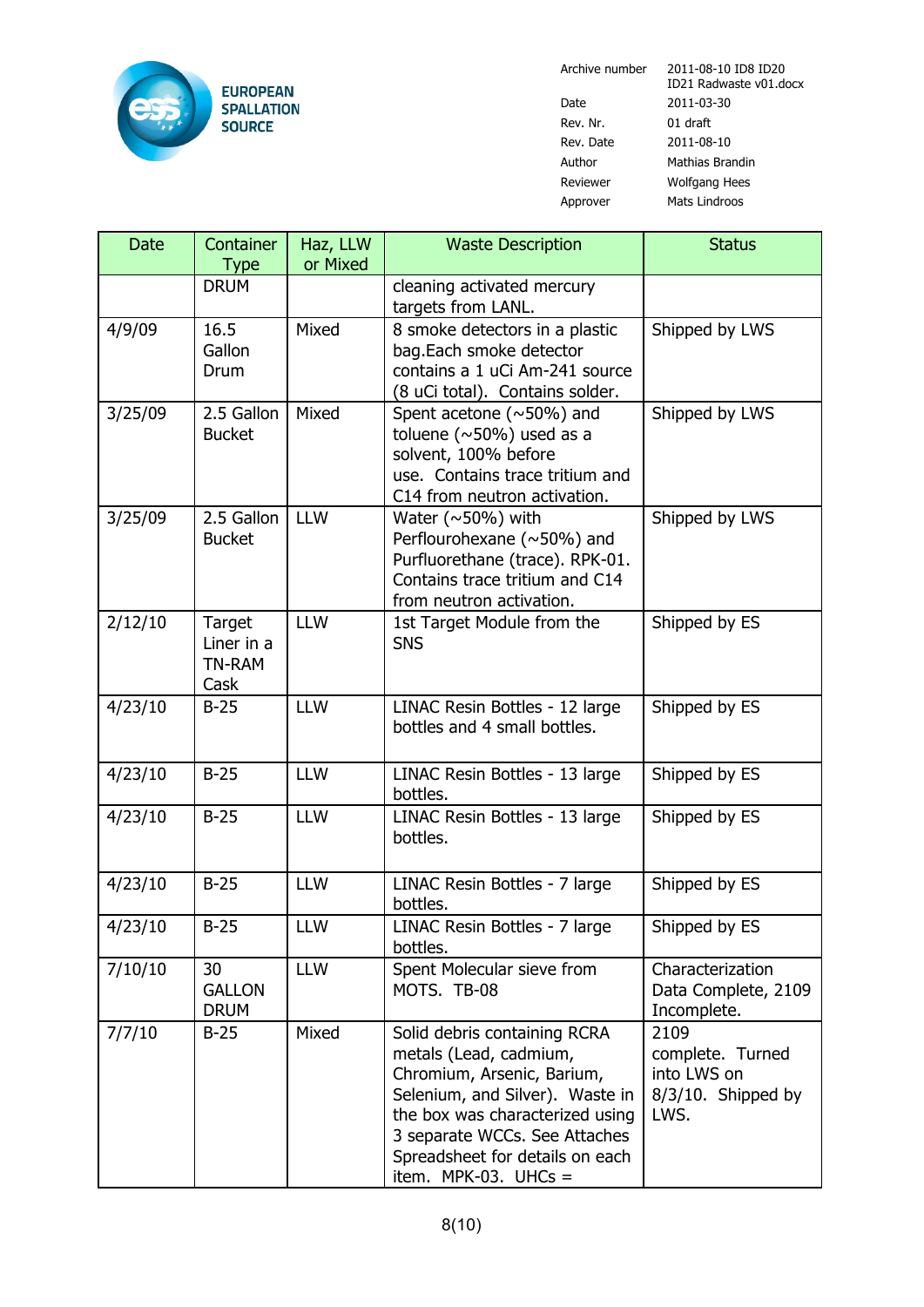

Date 2011-03-30 Rev. Nr. 01 draft Rev. Date 2011-08-10 Author Mathias Brandin Reviewer Wolfgang Hees Approver Mats Lindroos

Archive number 2011-08-10 ID8 ID20 ID21 Radwaste v01.docx

| Date    | Container<br><b>Type</b>           | Haz, LLW<br>or Mixed | <b>Waste Description</b>                                                                                                                                                                             | <b>Status</b>                                          |
|---------|------------------------------------|----------------------|------------------------------------------------------------------------------------------------------------------------------------------------------------------------------------------------------|--------------------------------------------------------|
|         |                                    |                      | Antimony                                                                                                                                                                                             |                                                        |
| 7/7/10  | $B-25$                             | <b>LLW</b>           | Solid debris (Paper, Plastic<br>Cardboard, Non-regulated<br>(RCRA/DOT) metal alloy<br>samples). Also contains<br>incidental amounts of Drierite<br>(calcium sulfate).                                | 2109<br>complete. Turned<br>into LWS on 8/4/10         |
| 7/12/10 | 30<br><b>GALLON</b><br><b>DRUM</b> | <b>LLW</b>           | PPE, Plastic, Rubber, Gloves<br>and Hg Analyzer (no mercury<br>present from Cask Cart Room,<br>Counting counting Station and<br>TA-148 (Mercury System). See<br>Attached Spreadsheet for<br>details. | Characterization<br>Data Complete, 2109<br>Incomplete. |
| 7/12/10 | 55<br><b>GALLON</b><br><b>DRUM</b> | <b>LLW</b>           | PPE, Cloth, Massalin, Respirator<br>filters, lock, from Transfer Bay<br>and Manipulator gallery<br>(Mercury System Isotopes). See<br>Attached Spreadsheet for<br>details.                            | Characterization<br>Data Complete, 2109<br>Incomplete. |
| 7/12/10 | 55<br><b>GALLON</b><br><b>DRUM</b> | <b>LLW</b>           | PPE, Cloth, plastic, Valve<br>(stainless steel), etc. (Mercury<br>System and Water System<br>Isotopes). See Attached<br>Spreadsheet for details.                                                     | Characterization<br>Data Complete, 2109<br>Incomplete. |
| 7/12/10 | 55<br><b>GALLON</b><br><b>DRUM</b> | <b>LLW</b>           | PPE, Cloth, plastic, smears, etc.<br>(Mercury System Isotopes).<br>See Attached Spreadsheet for<br>details.                                                                                          | Characterization<br>Data Complete, 2109<br>Incomplete. |
| 7/12/10 | 55<br><b>GALLON</b><br><b>DRUM</b> | <b>LLW</b>           | Proton Beam Window piping<br>and metal cover plate. (Mercury<br>System Isotopes). See<br>Attached Spreadsheet for<br>details.                                                                        | Characterization<br>Data Complete, 2109<br>Incomplete. |
| 7/12/10 | 55<br><b>GALLON</b><br><b>DRUM</b> | <b>LLW</b>           | PPE, Cloth, plastic, etc.<br>(Mercury System and Water<br>System Isotopes). See Attached<br>Spreadsheet for details.                                                                                 | Characterization<br>Data Complete, 2109<br>Incomplete. |
| 7/12/10 | 55<br><b>GALLON</b><br><b>DRUM</b> | <b>LLW</b>           | PPE, Cloth, plastic, etc.<br>(Mercury System Isotopes). See<br>Attached Spreadsheet for<br>details.                                                                                                  | Characterization<br>Data Complete, 2109<br>Incomplete. |